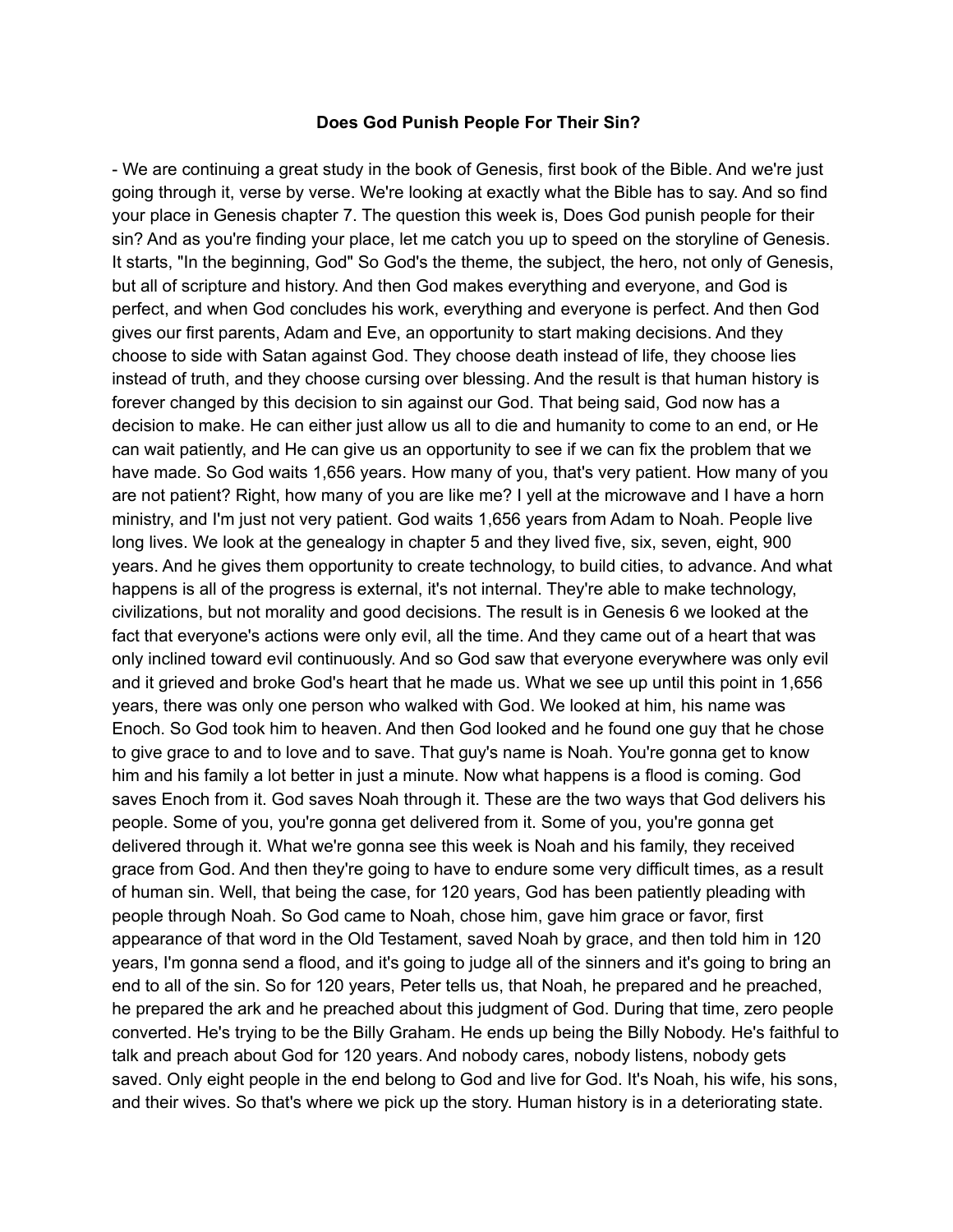Everyone is just doing evil all the time. Imagine if criminals got to live eight or 900 years. Imagine if murderers, if traffickers, if cartel leaders could live eight or 900 years. If they had the opportunity to perfect their evil, that's what was happening in that day. And so God is going to put an end to it. I was thinking about it. I was preaching this week in Houston and I was sitting in the hotel, working on this sermon and I had the TV on as sort of background noise. And I thought, what would it be like if everyone was only evil all the time. And then a movie came on called "The Purge" So God, I don't know if it was the Lord or the the devil, you pick, but either, and I'm not saying, oh, Pastor Mark said, watch "The Purge", don't. And don't let your kids watch "The Purge" but I'm not an advocate of "The Purge" I didn't watch the whole movie, but the storyline was interesting. It was that human history was devolving, that everyone was evil and wicked, only and always, and it was echoing what God says in Genesis 6. So before humanity ended itself, literally self destruction, the new founding fathers that rose to prominence politically, the storyline goes, decided to have strict enforcement of law. But one day a year, everyone would get to do what was in their heart, that they would get to work out all of their evil. And the psychologists were brought forward saying, "We are evil in our heart and we can't just contain it all the time. So one day a year, we need to just be able to purge ourselves of all of the evil in our heart." And so it's murder and it's mayhem with no justice and no consequence. An issue is this: it was 1,656 years of the purge. And some people would look at God when he's gonna flood the earth and say, "That was very unloving." It would be very unloving if God didn't stop it. And instead, God is very patient. So what we're gonna see today is a hard reset on human history. God's going to flood the earth. He is going to end human life. He's gonna start over, what we have with knowing his wife, they're the new Adam and Eve. It's a new creation. It's a hard reset. And so we're gonna begin the story. Noah's family finally enters the ark. Genesis 7, and I'm gonna read a lot of verses, we're gonna cover a lot of text and we need to cover the story line, so hang in there with me. Then the Lord said to Noah, "Go into the ark," He's been building it for 120 years. "You and all your household" your family. What's pretty amazing. His wife stuck with him, 120 years. Dude's building a boat in the desert before it's ever rained, right. Either she's just a very loyal wife or she trusts the Lord, or both. It's never rained. "Honey, water's gonna come out of the sky, so we're gonna need a boat here in the desert." She sticks with him for 120 years and his kids, "For I've seen that you are righteous before me in this generation. Take with you seven pairs of all the clean animals." This is the first time we get this category of clean and unclean animals. Clean animals are those that the Jewish people are allowed to eat and offer as a sacrifice to God. "the male and his mate, and a pair of the animals that are not clean, the male and his mate, and seven pairs of the birds of the heavens also male and female to keep their offspring alive on the face of all the earth." So they can reproduce. "For in seven days," God says it's coming in seven days. "I will send rain" likely the first rain in the history of the world, "on the earth, 40 days" tells them exactly, "and 40 nights, and every living thing that I have made, I will blot out from the face of the ground" or the land or the earth. And here's the key, "Noah did, all that the Lord commanded him. Noah was 600 years old when the flood of waters came upon the earth. And Noah and his sons and his wife and his sons' wives, went with him into the ark to escape the waters of the flood. Of the clean animals and of animals that are not clean and of birds and of everything that creeps on the ground, two and two, male and female went into the ark with Noah, as God had commanded Noah. And after seven days,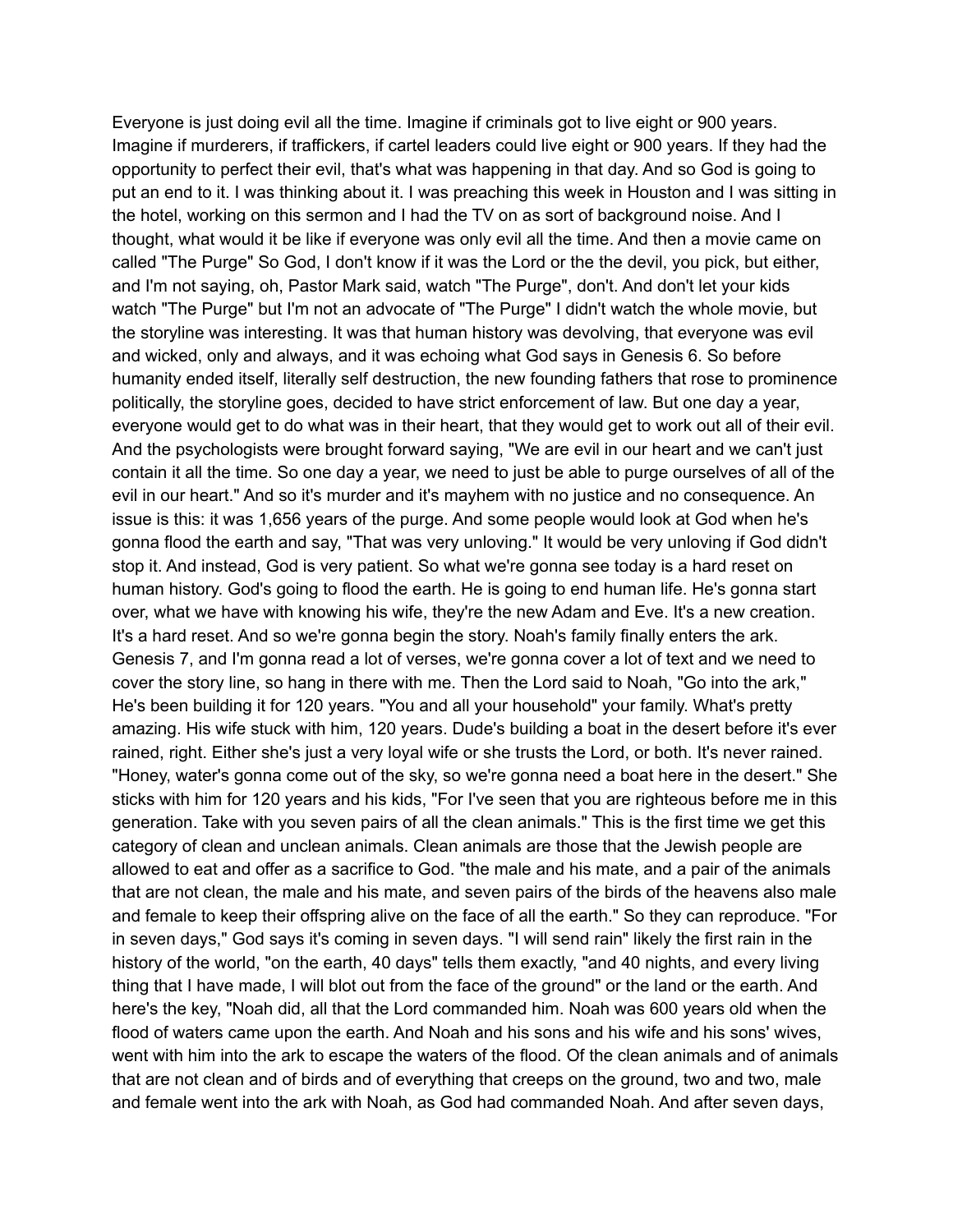the waters of the flood came upon the earth. Now that being said, let me tell you a little bit about the ark. It's this massive boat, and it was designed by God. Previously, God gave Noah the architecting blueprint design plan for this boat. It is created in a way that was different than the other boats in that day. Its shape and its size were very, very unusual, but they were decreed by God. In addition, it was shaped like an ancient battle, like a modern day, rather, battleship. And it was three stories tall. And so it was taller than the leaning tower of Pisa than Big Ben, the Twin Towers and the Statue of Liberty. This is a big boat. In addition, it has 1.4 million cubic feet. You could get about 520 modern day railroad box cars in it. It was the equivalent of about two football or soccer stadiums or 21 basketball courts, very, very, very large boat. So then the question becomes, well, how in the world did he build that? And critics of the story will come in and try and undermine its credibility. Well, first he had how many years? 120 years. So that's a bit of time to get the work done. In addition, there were tools, we learned in Genesis chapter 5:22, that one of the descendants of Adam was Tubal Cain. It says that he is the forger of bronze and also of iron. And so this is what is known as the bronze age. So at this point there is metalsmith, they're creating tools. They're creating straps, they're creating nails, so we're dealing with technology. In addition, there were cities. We learned that Cain, Noah's first son, previously, he created the first city. See, when we tend to think of people in the ancient world we're brainwashed into thinking that they were somehow inferior and they were more like cavemen and women, and C.S Lewis calls this, "chronological snobbery" What he says is that basically, we're smart, they're dumb, we're evolved, they were devolved. The point is this, before the flood came and wiped out civilization, you had 1,656 years of human progress. You had people that were innovating, cultivating, and creating. These are people who are made in the image and likeness of God. They have full intellect as you and I do. Imagine, whatever field you're in, let's say you're a doctor, or let's say, you're an engineer, maybe you're a carpenter or construction worker. Imagine that you had 5, 6, 7, 800, 900 years to continue to perfect your craft. You would see tremendous progress and that's what happened. And so they did have cities and civilization. In addition, he could have had employees. And sometimes people are like, how could one guy with his sons? It doesn't say that. There were lots of people, and if you know anything about people, if you pay them, sometimes they show up to work or at least they used to, this was pre-COVID. Okay, so, they used to in the olden days, so he could have hired someone. Now, that being said, here's what we see in the story. God does all the speaking, Noah does all the obeying. In Genesis 7 and 8 that we're looking at today, Noah never speaks. How many of you wives, you're like, that's my new life verse right there A man that doesn't speak, that's why he's a righteous man. Okay, Noah never speaks, God does all the speaking. And so the key is this, to have a healthy relationship with God, He needs to do the speaking and we need to do the obeying. And ultimately Noah does obey what the Lord says. And the Lord tells Noah exactly what to do and exactly how long to wait. He says, "Okay, in a week, it's gonna start raining. It's gonna rain for 40 days." God tells him specifically. And this is really an act of grace on God's behalf, because otherwise this is traumatic and overwhelming and catastrophic. And if you don't know how long it's gonna go, it's hard to know how long to hang in there, but God tells him. And this is part of God being a prophet showing and revealing the future that he rules and reigns over. In addition, what we see here is the beginning of the worship of God. So the ark prefigures what would later be built is the tabernacle. Noah prefigures the priest and the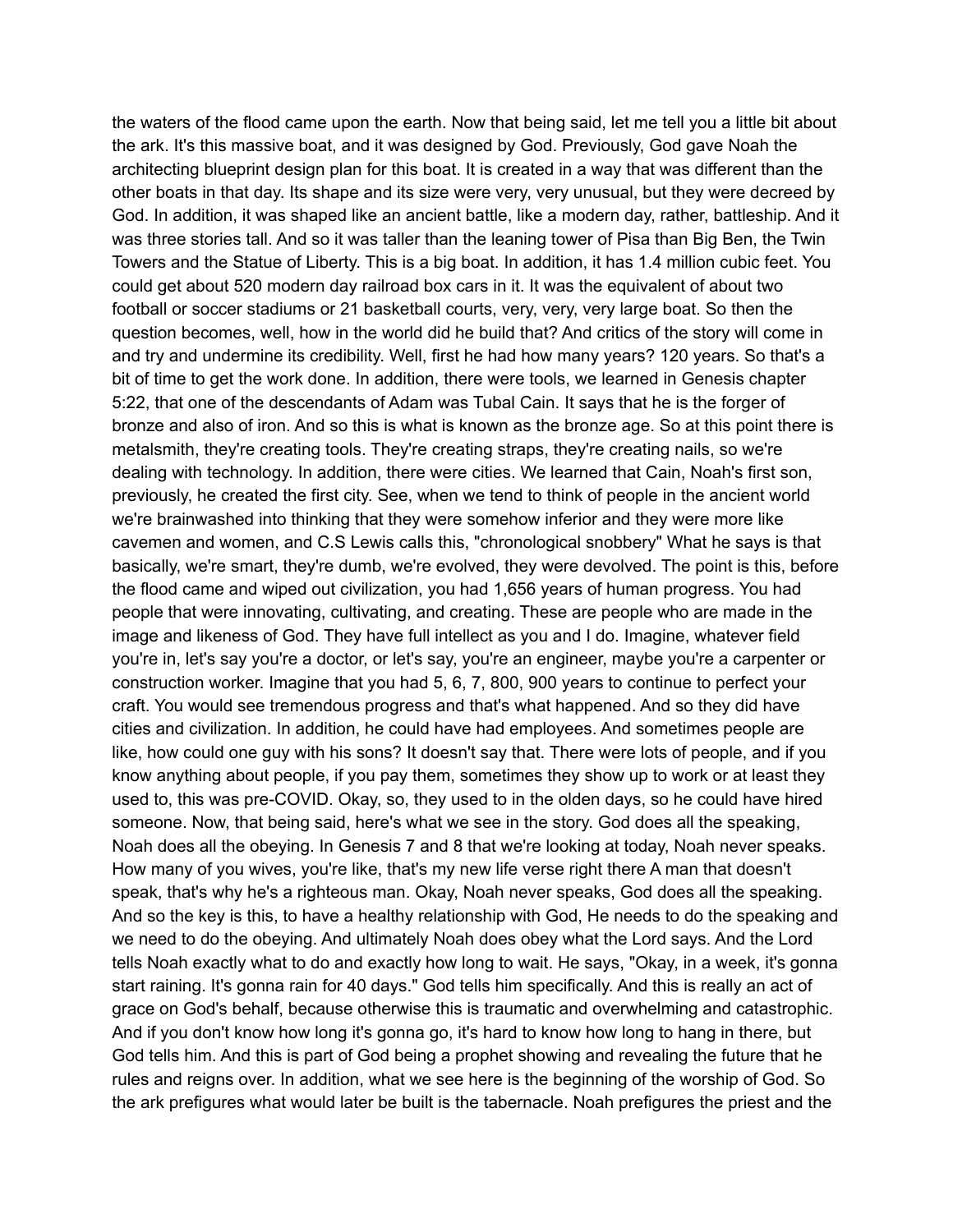priest could only enter the tabernacle with a clean offering to sacrifice. And so Noah, like a priest, goes into the ark, a type of the temple. He brings the clean animals and you'll see when he exits that he does offer a sacrifice. And so ultimately what we're seeing here is Noah is being saved to worship. The reason that anyone is saved by God is to worship God. That includes obedience and sacrifice. We're gonna see that as the story unfolds. Here's the key though, Noah and his family build a boat, go into the boat just in time to be spared from the judgment. And here's the key line, Noah did all that the Lord commanded him. Let me stress this. Sometimes people will do some of what the Lord commands them. And then they'll get angry or frustrated or disappointed with God because it didn't work or they didn't feel that he delivered them, either from it or through it like Enoch or Elijah. The point is this, you need to do all that the Lord commands you, all that the Lord commands you. How many of you, if you had a dire medical condition, the doctor said, "Here's exactly what you need to do." You would do all that the doctor commanded. The key for you and I is to continually get a word from God, from the word of God and to do all that the Lord has commanded us. Noah knew exactly what he was to do. And he did exactly what God decreed for him to do. This shows us, the obedience to God's word is the only way to live. And if you're new, one of the things I like to say is, God doesn't bless people, He blesses people who place themselves under his word.

#### - [Congregation] Amen.

- Okay, a lot of people, they live disobedient to God or disregarding of God, and they're like, "Why am I not blessed?" God doesn't bless people, He blesses a place. He blesses people who place themselves under his word in obedient authority. And so here, what we see is God speaks, Noah doesn't argue. He does hear and he does obey. And then the flood comes. God brings the flood. Genesis 7: 11-24, "In the six hundredth year of Noah's life" God, after the flood is going to shorten our days because we will use them to do evil, "in the second month on the 17th day of the month." Some will say that the story of Noah is mythical and not historical, we'll deal with that in a moment. But if I might just point out the obvious, it has very specific details. "In a week, it's gonna rain. It's gonna rain for 40 days, Noah's 600 years old. It's the second month, 17th day, it's very detailed and specific, "all the fountains of the great deep burst forth," so all the water comes up from underneath, and then it falls from above, "and the windows of the heavens were opened." So the sky's open. "And rain fell upon the earth for 40 days and 40 nights." Just like God had prophesied, "And rain fell 40 days, 40 nights. On the very same day Noah and his sons, Shem, Ham, Japheth. Noah's wife," we don't know her name. When I get to heaven, I'm looking forward to meeting her. I have so many questions for her. When your husband went to work every day to build a boat in the desert before the rain, like what were you thinking? "and the three wives of his sons" you'll notice that when God floods the earth and starts over, there's no possibility of polygamy. We looked previously that polygamy started in Genesis with a guy named Lamech so we know it's a bad idea, 'cause his name is literally lame. And so Lamech starts polygamy. Polygamy is gonna be a problem through the rest of Genesis. But when God does a hard reset on human history, it's Noah and his wife and it's the three sons and their wives, there's no possibility of polygamy. "with them entered the ark, they and every beast, according to its kind, and all the livestock, according to their kinds, every creeping thing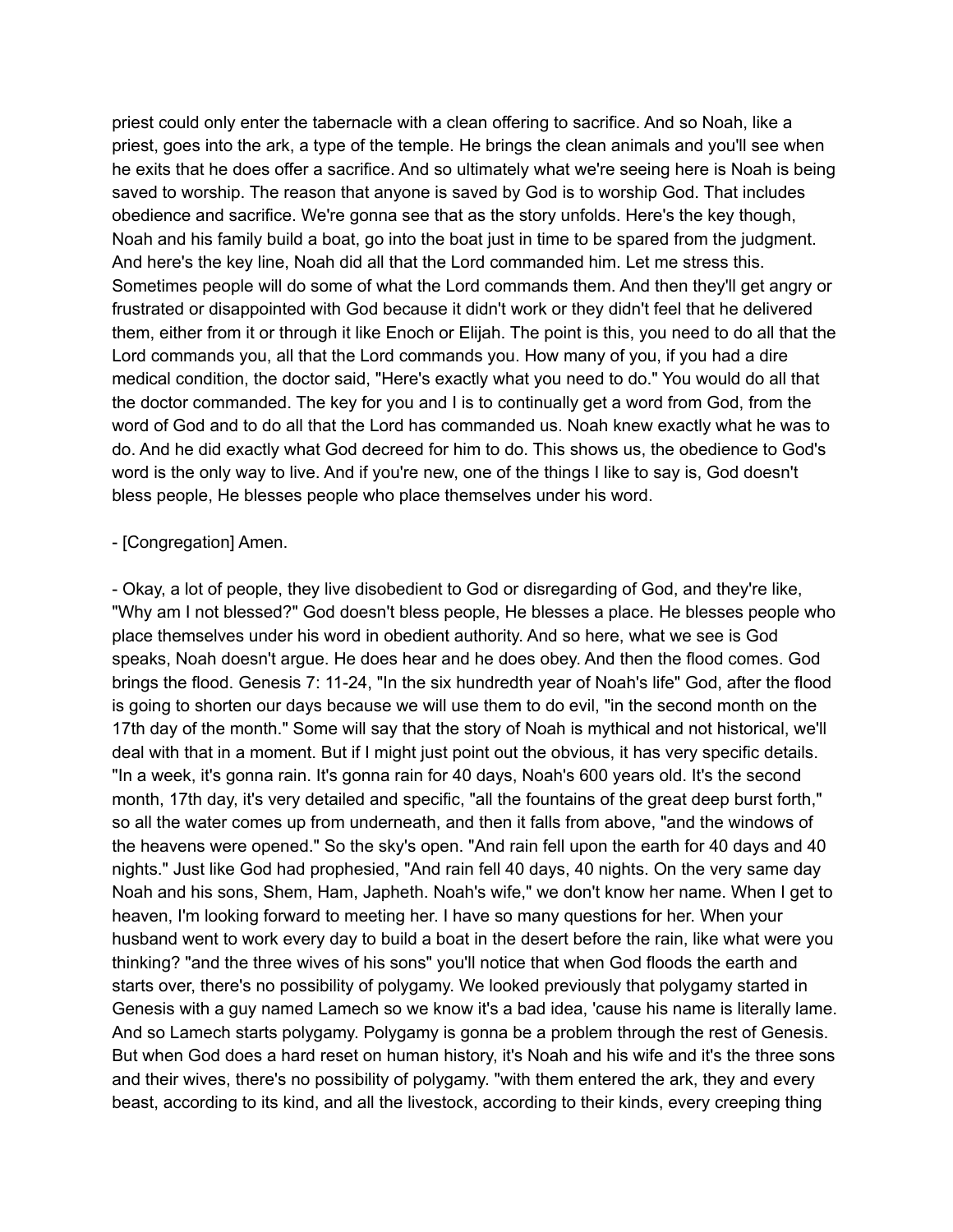that creeps on the earth, according to its kind and every bird, according to its kind, every winged creature. They went into the Ark with Noah, two and two of all flesh in which there was the breath of life." so they're living, breathing animals. "And those that entered, male and female of all flesh, went in as God had commanded him." And here's the key, who shut the door?

- The Lord.

- The Lord did. Now it starts to rain. Now you start to hear the raindrops They're just beginning to come Now for most of the people who had not seen rain, this was probably interesting. But for Noah, it was likely haunting. This is the beginning of the end. "The flood continued 40 days on the earth. The waters increased and bore up the ark and it rose above the earth." Now the ark is floating and you're on board and you can feel it. You're like, "Oh my gosh, it's happening." "The waters prevailed and increased greatly on the earth and the ark floated on the face of the waters." Now we're at sea. "And the waters prevailed so mightily on the earth that all the high mountains under the whole heaven were covered. The waters prevailed above the mountains, covering them 15 cubits deep." Cubit was an ancient measurement for most civilizations. It literally is from the elbow of a man to the end of his fingers, that's a cubit, about 18-ish inches. "All the flesh died that moved on the earth, birds, livestock, beasts, all swarming creatures that swarm on the earth and all mankind." Man is the head. "Everything on the dry land in whose nostrils was the breath of life died. He blotted out every living thing that was on the face of the ground, man and animals and creeping things and birds of the heaven. They were blotted out from the earth. Only Noah was left and those who were with him in the ark. And the waters prevailed on the earth for 150 days." This number 40 here is interesting, it rains for 40 days, the Israelites who received this word from God through Moses, they had been in Egypt, slaves for more than 400 years, they had been released. And they're receiving this as they're spending 40 years in the wilderness, trying to get back to the promised land. And in addition, the 40 days is exactly what the Lord Jesus had in His post-resurrection appearances. In First Corinthians 15, it says that after Jesus died for our sin and rose as our savior that he appeared over the course of 40 days before he ascended back to heaven. This number 40 is a curious one. And what we see here is that in the beginning, we learned in Genesis 1 and 2, that God separated the water above from the water below. And here they are coming back together to judge mankind. It's literally like the water is serving as a vice to judge humanity for our transgression. The animals, what's interesting here, the animals are brought to Noah. Some of the critics of the story of Genesis would say, "Well, how did Noah find all the animals?" He didn't, they found him. This echoes similarly, when God told Adam to name all of the animals. Adam didn't go on a hide and seek adventure, looking for all the animals. God brought all the animals to him. Here, it is similar where God brings all the animals to Noah. Here's what's interesting. How many of the animals that were called came? All. How many of the people who were called came? None. The people are more ungodly and disobedient than the animals. At least the animals do what the Lord tells them to do. For 120 years, Noah preached and no one cared, no one converted. This tells you that unless God saves us, no one will be saved.

- [Congregation] Amen.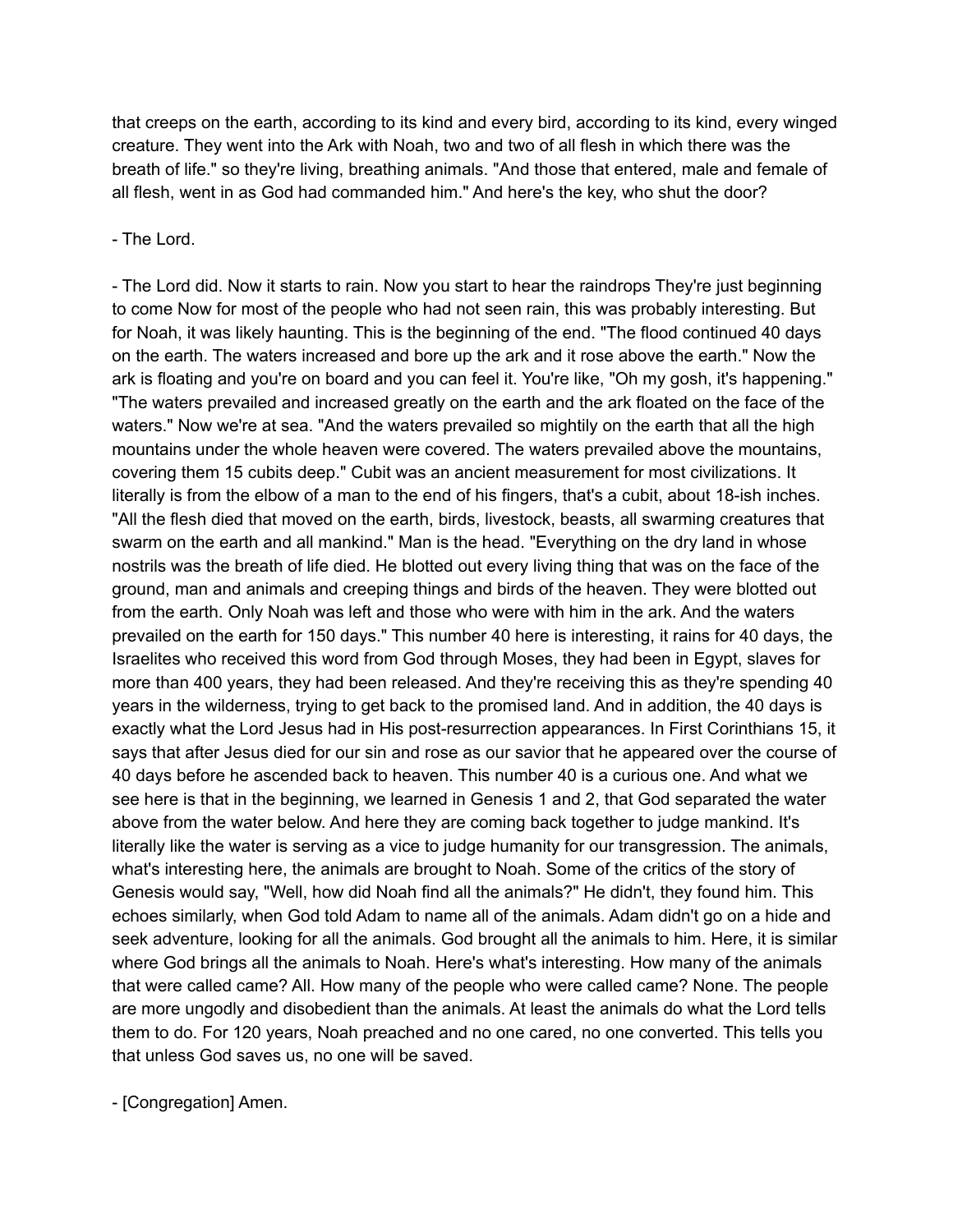- And what happens is we tend to think, well, I'm a good person with a good heart. And God said, "No, actually, you're a bad person with a bad heart. That's why I need to make you a new person with a new heart."

- [Congregation] Amen.

- And unless God saves us, we are not saved.

- [Congregation] Amen, that's right.

- And so ultimately at the end of the day, you are saved by God and you are saved from God and you are saved for God, that's the story. Now that being said, Noah's family, what's amazing here, Noah, true or false, men, led his family, he's not perfect, but he is the leader. Now, do you think he had some difficult doubtful days over the course of 120 years? How many of you guys have woke up, you love the Lord, you're leading your family. You wake up one day, you're like, "I hope we're doing the right thing. It's been a while though and it's not coming together." Noah led his family and what's amazing is his wife and his children, they followed his leadership. And here's the big idea, here's what Noah did. He talked to other people about the Lord. He went to work and he led his family. If you wanna be a great man, there's a great list.

- [Congregation] Amen. Ultimately just talk to people about the Lord, do your job and lead your family and leave the rest in God's hands. What I find really curious about the story as well is that we learn a lot about God from the story. Number one, God is loving. We'll look at the story and many people will judge God. What's interesting is we're not to judge God, God judges us. And if we are only sinning all the time and he told us previously in Genesis 6, that there was violence, that people were just damaging and attacking and harming one another continually. We now live in a world that is much like that. We now use violence as our entertainment. It's something that we find interesting. God finds it devastating. The reason that God brought an end to human life is that if he didn't end human life, human life would end. If God doesn't bring an end to the evil, then evil brings an end to mankind. And what happens is we look at God and we say, "God, I want you to deal with all the evil." God's like, "Well, you're evil too, well, except for me." But everybody feels that way. So either God deals with everyone or no one. And if he is loving, he has to deal with everyone. In addition though, God is patient, He's waited 1,656 years. And then he tells Noah, "I'm gonna save you, and I'm gonna send you as a preacher. And you're gonna build a boat, and anybody who wants to get on the boat can get on the boat."

- [Congregation] Wow.

- And Noah preaches and prepares for 120 years. How many of you, God's patience is incredible.

- [Congregation] Yes.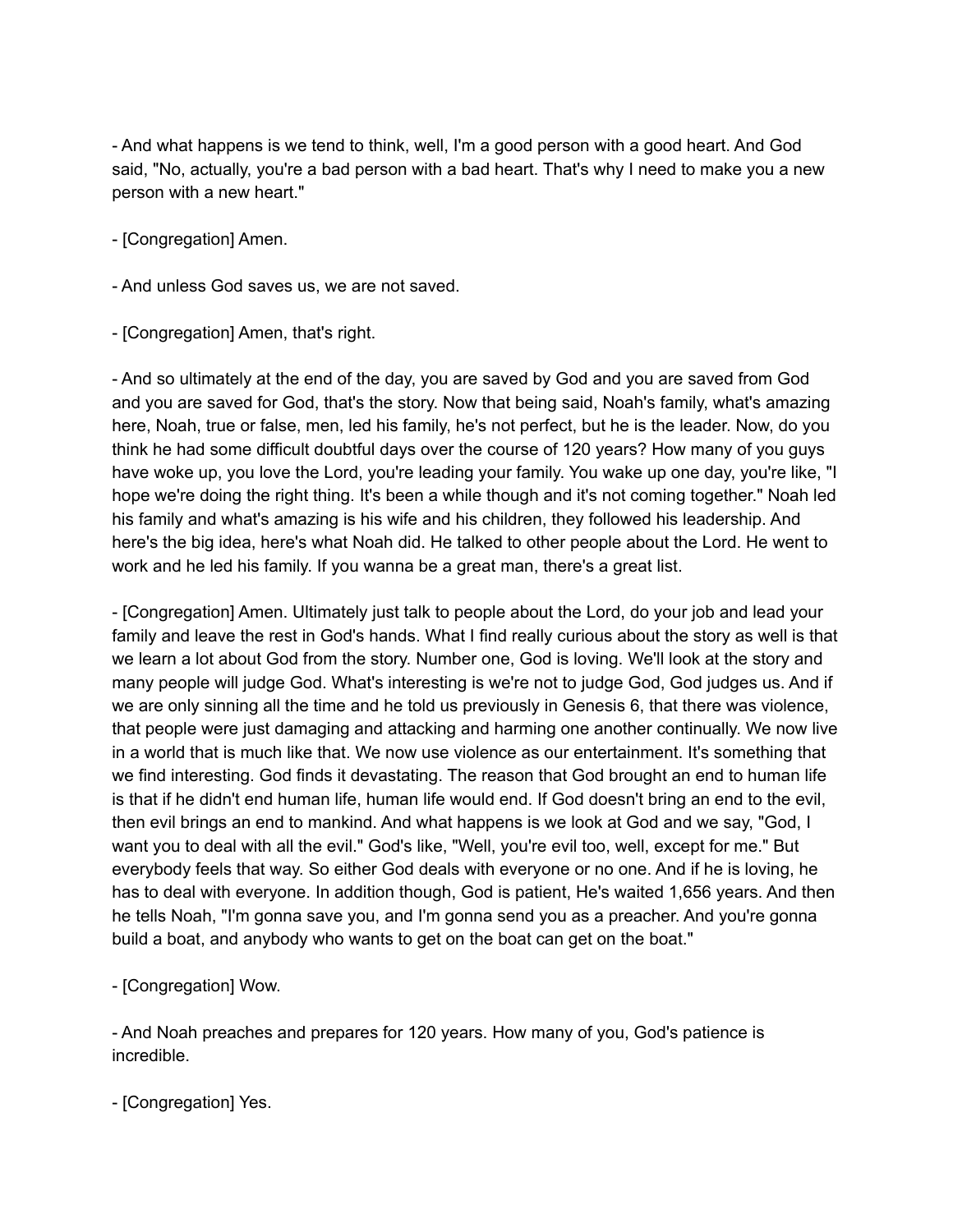- How many of you God's patience is incredible with you? That's me, like, let me just tell you that, I'm sick of me. Right, I can't imagine how sick God is of me. And ever since the resurrection of Jesus, God's just proven incredible patience. He waited 1,656 years, and since the resurrection of Jesus, he's been waiting a few thousand. And what we see is not only God's love and God's patience, but God's justice. God shuts the door. Now God could have assigned this to Noah and his family. He could have said, put a pulley up there, put a rope on it, get in the ark and pull it. Or they could have played rock, paper, scissors, somebody go out and shut the door. Bad day for you. Instead, God shuts the door. Let me tell you this, it says in Hebrews 9:27, the Holy Spirit brings this first to mind. "It's appointed once for a man to die, then judgment." There's a day that God is appointed for your last day. And there is a day that God is appointed for everyone's last day. And what happens is we tell people about the Lord and we want them to convert and we want them to be saved. And they don't. Noah did this with extended family and friends and relatives and neighbors and people that he grew up with and his kids played little league with. And he's pleading with them for 120 years. And then there's a day when there is no more opportunity for salvation. And some of you wonder, once someone dies, well, what could I have said, what could I have done? God shut the door. God shut the door. Your job is to tell them about the Lord. Their job is to make a decision. His job is to determine their last day.

- [Congregation] Amen.

- Everybody do their part. Can you imagine this for Noah and his family? I just sort of see them on the precipice of the opening to the boat. Just preaching, they see the rain falling. "Last chance, the Lord loves you. My God forgives, my God is a God of grace. My God will save you, my God has provided a way for you. It's not too late."

- [Congregation member] Yes.

- No one comes. And it's not Noah's fault and it's not God's fault. And then God shuts the door. This had to be pretty incredible because I'm presuming that once the rains came and then the water started to rise, that there would be people beating on the door, but it will not be opened. Friends, there is appointed once for a man to die, then judgment. You're gonna die, and you're gonna stand before God. And the opportunity for salvation ends with your last breath. There is no second chance. There is no after death opportunity. There is life and there is judgment. And what we see here is that destruction is much faster and easier than building and rebuilding. Humanity, at this point has been building for 1,656 years. They have built families, civilizations, societies, cities, technology and progress, and it's all gone in 40 days. It took 40 days to eliminate what took 1,656 years to create. And the moral of the story for you and I is this, you can spend years building your marriage and seconds destroying it. You could spend years building your family and moments destroying it. You could spend years building your business and days destroying it. We spent five years building this church and it only takes a few weeks to destroy it. That ultimately building something is very hard and rebuilding something is very hard and destroying something is much easier and quicker. Humanity is literally going to need to start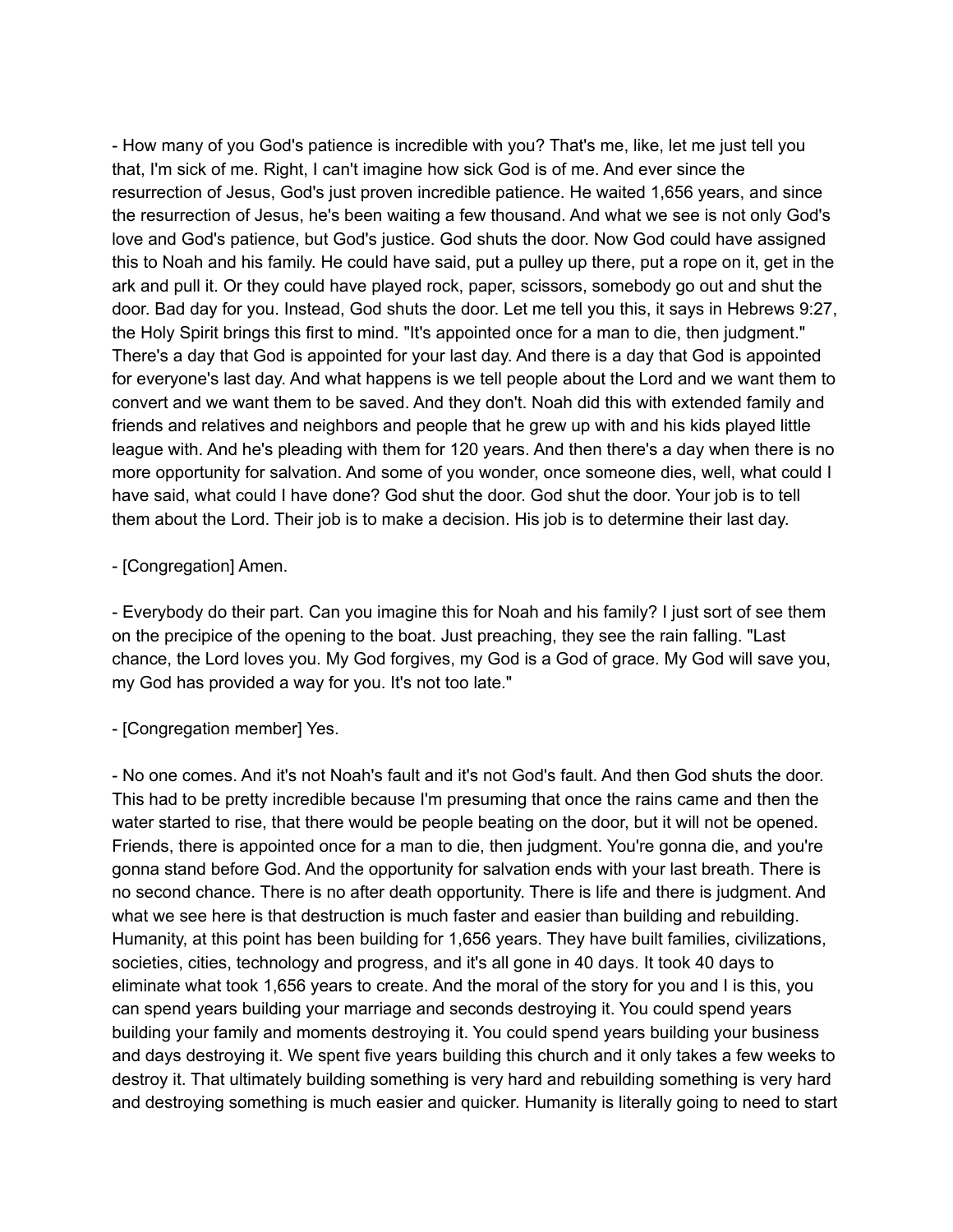over. No cities, no materials, all of that collective wisdom and experience over time is gone in the flood. So then it raises a few questions. And what I want to do is I want to answer some of the most common questions that come regarding the flood story. So if you're new to Trinity Church, we're honored to have you. If you're joining us online at RealFaith, we're honored to have you. I tend to go a little longer and we tend to go a little deeper because I believe in a world filled with lies, we need more truth. And in a day that is filled with things that are not going to help you, God's word is going to be most helpful to you.

## - [Congregation] Amen.

- And I don't wanna just tell you what to think. I wanna teach you how to think. Okay and so the question that I wanna answer now is, is the flood historical or mythical? And some would say it's mythical, it's like a parable. There are parables in the Bible. These are stories that teach a point without an actual historical occurrence. And so the question is, would that fall in this category? My position is that it is historical. Here are my three reasons. Number one, "Biblically, Noah and the flood are mentioned by Isaiah, Ezekiel, Jesus, Luke, Hebrews, and Peter." Okay and again, it's in the study guide. Study guide's free, realfaith.com, go to the store, grab a copy on your way out. My sermon notes are up there, it's all available. This is interesting too. "Historically, numerous ancient civilizations, including Babylon, Mesopotamia, Sumeria, Assyria and the ancient Epic of Gilgamesh have Flood stories with similar details." The Epic of Gilgamesh is an interesting one. He was an actual king. He's known historically, we actually know of his father. He ruled and reigned in ancient Uruk, which is basically near modern-day Iraq, so he's from the same region as the flood and the Epic of Gilgamesh talks about a flood. And the story says that there are "evil people and a God or gods bring a flood. A boat is built, a man with his wife and his kids and animals get on the boat, that after the water subsides, they send birds out. Eventually the people exit and worship God or the gods, and a rainbow appears in the sky." Now some will say that the Epic of Gilgamesh was the precursor to the story of Genesis, it wasn't. That Noah survived the flood, he told the story, it was passed on orally until it was written down by Moses. But it would've been known by people prior to it being written down because it was carried forth orally. Number three, "Geologically, there are anomalies that could be explained by a Flood." For example, if you climb to the top of certain mountains, you're gonna find seashells. The question is, why did that happen? So what I would submit to you is, the flood is historical, not mythical. And there are, I looked at one scholar and he's traced all of the flood narratives throughout the ancient world. He actually found 73 different flood narratives in the ancient world. Now they may have different details, but they're all explaining the same geological phenomenon. Well, not only did the flood come and again, God saved some people from disaster and he saved some through it. And if you're going through a hard time, I'm sorry, but God can save you through it. That's the hope of the story of Noah.

- [Congregation] Amen.

- God might heal your cancer or he might deliver you through the cancer. God might save your marriage or deliver you through the divorce. The story of Noah is they're not gonna get around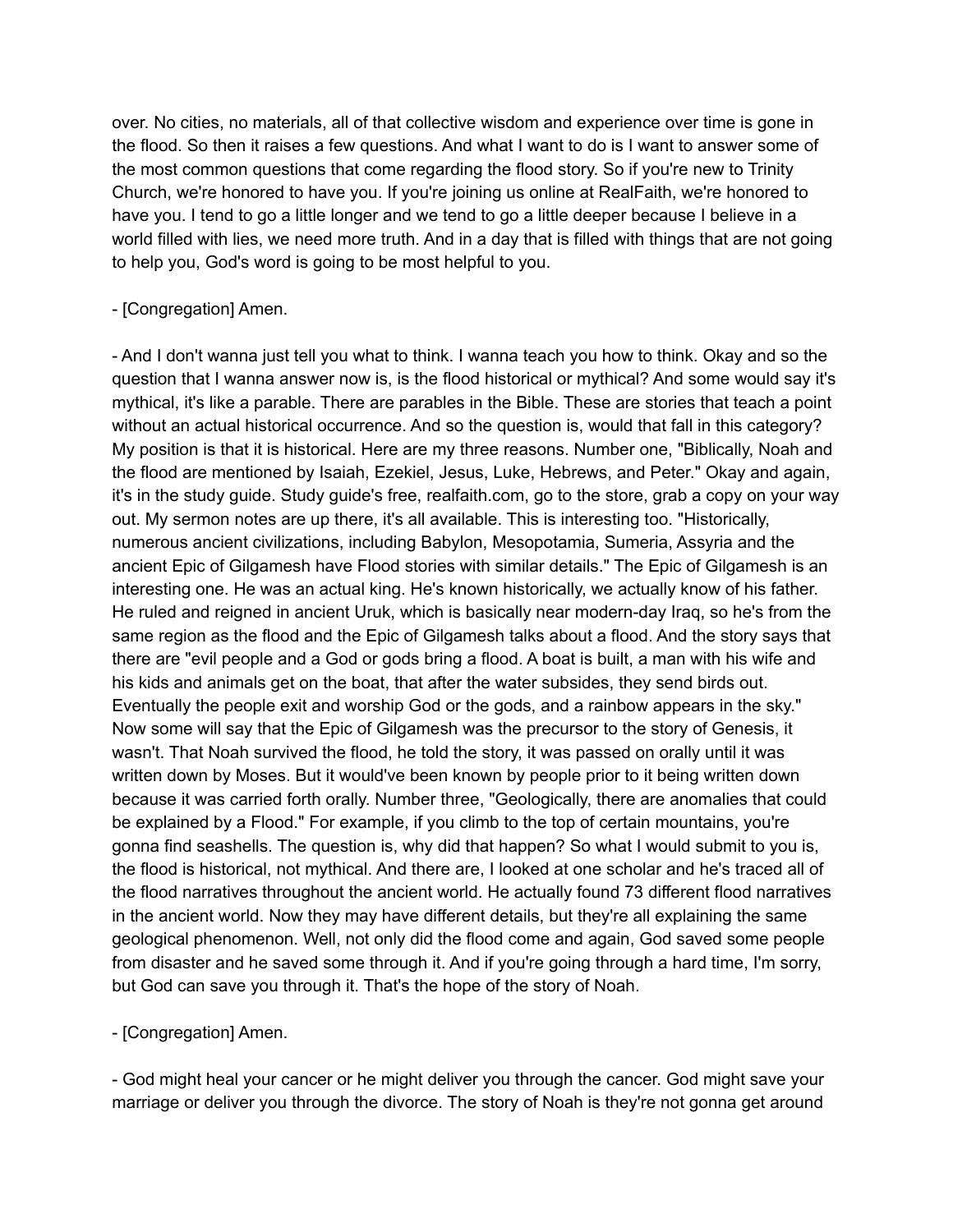the flood, they gotta go through it. Some years ago, our family went through the most difficult season of our whole life. God saved us through it. And the good news is he saved our whole family. And that's what he's gonna do for Noah's family. Chapter 8, "But God," this is the good news, here's the hope. "But God remembered Noah," And it doesn't mean that God had forgotten, but that God had made a promise, and now he's gonna act on that promise. Let me tell you this friends, there are two things, there is God's promise and God's timing.

- [Congregation member] Yes.

- God makes a promise. You're like, "God, I thought you promised." He's like, "Well, it's not my time." So God remembering is him acting on his promise. "God remembered Noah and all the beasts and all the livestock that were with him in the ark. God made a wind blow over the earth, and the waters subsided. The fountains of the deep and the windows of the heavens were closed, the rain from the heavens was restrained and the waters receded from the earth continually." So it rained for 40 days and 40 nights. "At the end of 150 days" that's for the water to recede. So we're looking at almost a year in total, "the waters had abated and in the seventh month," again, specific detail and timing, "on the 17th day of the month, the ark came to rest on the mountains of Ararat." That is modern day between Turkey and Russia. The highest point is 17,000 feet high. "The waters continued to abate until the 10th month, in the 10th month, on the first day of the month, the tops of the mountains were seen." The water is beginning to recede. "At the end of the 40 days, Noah opened the window of the ark that he had made and he sent forth a raven." I'll explain that in a moment. "It went to and fro until the waters were dried up from the earth. Then he sent forth a dove from him to see if the waters had subsided from the face of the ground. But the dove found no place to set her foot, and she returned to him to the ark for the waters were still on the face of the whole earth. So he put out his hand and he took her" the dove "and brought her back into the ark with him. He waited another seven days, and again, he sent forth a dove out of the ark. And the dove came back to him in the evening, and behold, in her mouth was a freshly plucked olive leaf. So Noah knew that the waters had subsided on the earth." The worst is over. "Then he waited another seven days and sent forth a dove, and she did not return to him anymore." Must be sufficient for life "In the 601st year, in the first month, the first day of the month," again, great specificity and historicity, "the waters were dried from off the earth. And Noah removed the covering of the ark and looked, and behold, the face of the ground was dry." What happens here is that the flood comes and then it takes time to recede. And when he sends out these two birds, a raven is a tough bird and a dove is a tender bird. And a raven is a carnivore and a dove is an herbivore. And sending out the raven first, he's looking for signs of animal life. Is anything out there? And sending forth a dove, he's looking for the presence of any plant life. And what's interesting to this day, that symbol of a dove with an olive branch in its mouth is still a global universal symbol of peace. In addition, the reason that the ground was dry, it says that God sent a great wind to dry the ground. Now, again, the original recipients of this story, they were in the wilderness. They had just escaped Egypt and they had just survived the equivalent of a mini flood. The mini flood was, as God's people were being delivered, like Noah to worship him. The reason that God saves and delivers us is to worship him. That ultimately they were saved and delivered, they were escaping captivity,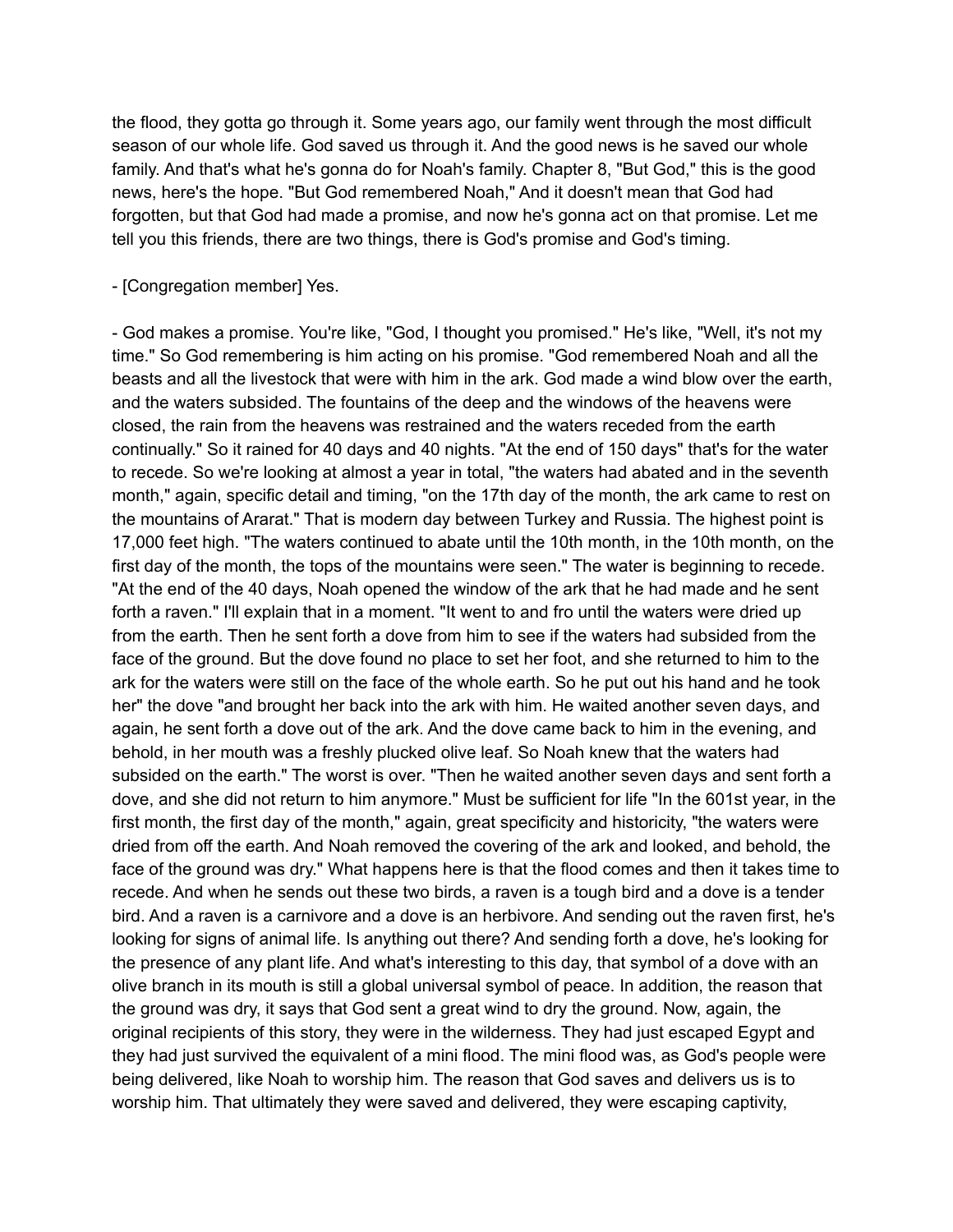slavery in Egypt, and they arrived, God's people did, a nation of a few million. They arrived at the edge of the Red Sea, and God parted it. And then God sent a wind to dry the ground so that they could walk through it. And God's people were delivered through the flood, the mini flood, and then their enemies who sought to pursue them were trapped in the flood and drowned. They had just experienced a mini flood of sorts and God drying the ground. And here, they are hearing the story of God flooding the earth and drying the ground. So they would've had this keenly aware in their mind's eye, 'cause that was their recent experience. Now what's interesting is the specificity of the report. The boat came to rest on Mt. Ararat. Again, it's a mountain range that extends between Turkey and Russia, the highest point of which is 17,000 feet high. Now, ever since this was written, people have wondered, Is there any archeological evidence that this actually transpired? In 1951, I'll show it to you in a moment, there was a geological find to where, in the mountains of Ararat, there appears to be this formation that is the size and scope of an ancient ark. And it is covered with top soil, as you would expect through erosion and time. More recently, because of technological advancement, we've been able to do thermal imaging and x-rays. And let me show you what they found in the mountains of Ararat. There's the mountains of Ararat. That's the impression that is the same shape as the ark. And it is lo, and behold, 300 cubits, 515 feet, exactly what Genesis says. In addition, the thermal imaging shows that it is three stories high on the inside, just as Genesis says That is petrified timber deck and ancient, petrified rivet. And so what's happened now is geologists and archeologists, they have petitioned the Turkish government for the right to dig and excavate and to see exactly what lies beneath the surface of Mount Ararat. Be interesting to see. Here's what I do know. Historically, archeology has been a good friend of Christianity, that when God says that people and places exist, people doubt it until they dig it up. Okay. And so, as Christians, people will be like, you're anti-science no, actually we are pro-science and we really like archeology. And if you're a bit of a nerd as I am, there is something called the Biblical Archeological Review and it just traces all of the most recent archeological digs and finds that corroborate and confirm biblical teaching. Well, this leads to another question and it's the big debated question on the flood. And the question is, was the flood local or global? Was it in a region or did it cover all of planet Earth? How many of you have heard this debate? Okay, how many of you have had this debate? How many of you didn't know about it, but now you're gonna have this debate? This will be fun to talk about in your life group this week. And what we like to say is that, there are closed-handed issues and there are open-handed issues. Closed-handed issues are things that God's people need to agree on. Open-handed, we can disagree agreeably. So God judges sinners and the wage for sin is death. We believe that. How big was the flood, was big enough. I'll explain that in a moment, and some will say, "It was a global flood that covered the whole planet." Others will say that it was a localized flood that just covered the sinners who all lived in one place and weren't distributed across the totality of planet Earth in that day. I'll give you, first of all, the case for a global flood, I'll give you both. Here's the case for a global flood. In Genesis 1:1 God says, it says that "God created the earth," And then we just read in 7:6, "the flood of the waters came upon the earth." If God made it all, he flooded at all, can say that's how we read it. Number two, "A plain reading of the Genesis account seems to report a global Flood." If you just read it, at first glance, it sounds global. Number three, "Most Christians throughout history have believed in a global Flood." That's been the predominant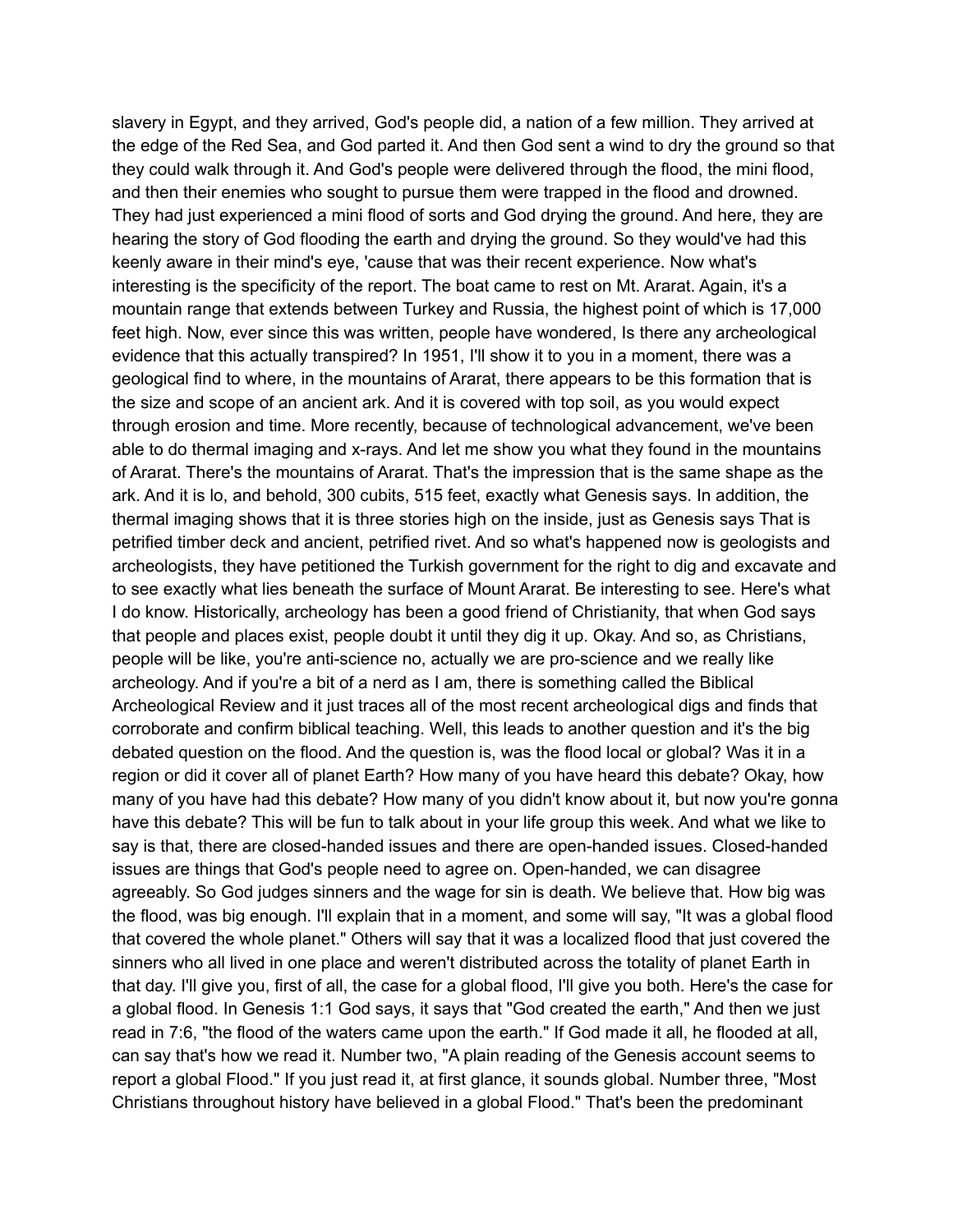perspective of God's people. Number four, "God can and does do miracles." We looked in Genesis, in the beginning, God made everything from nothing by the sheer power and force of his word. And then he created a man from the dust of the earth. If He can do that, he could do whatever He wants. "Geological oddities" number five, "point to a global flood, for example, seashells on mountaintops." so like, well, how did that get here? Number six, "Human sin cursed all of creation, so the Flood covered all that was cursed." And number seven, "Cultures across the world have Flood stories, including the Babylonians, the Chinese, the Indians, the Greeks, the Mayans, and the Islanders of the south Pacific." So this would be the cumulative case for a global flood. Conversely, here's the case for a local flood. And it obviously wasn't just contained in one area. Even if it was a local flood, it spilled over. We're not talking about a jello flood. You know, it's a water flood. And again, this is all in your notes. Number one, "Noah reported what he saw and he did not see the entire planet." It's one guy looking out a boat. He's like, here's what I see. Number two, "The Hebrew word for earth or land is eretz, it can mean anything from the promised land to the whole planet." So it might be referring just to the promised land being flooded, that place to belong to God's people. Number three, "Genesis was first read by Hebrews in the wilderness." And they were trying to get back to the promised land. They weren't thinking about what was happening in Dubuque, Iowa or Taipei, Taiwan. There was nobody there. They didn't have that photo of the planet that we have since astronauts were sent into space. All they know is what they saw. Number four "No one lived globally until God scattered them" That's coming up in Genesis 11, following the tower of Babel, "so a local Flood would've brought judgment on every sinner" Everybody lived and what we would now call basically the Middle East. Nobody lived anywhere else. So if you want to kill all the sinners, all you gotta do is just get that piece of dirt, that's where everyone is. Number five, "Geological oddities for example, seashells atop mountains occurred when God made the mountains and the seas" Genesis 1:9 said that there was water and then God pushed the mountains up out of the water. And so Genesis could account for those geological oddities. Number six, "Despite the earth being 70% covered in water, the amount of water needed to cover Mount Everest" if it was covering all of the earth in a global flood, "is roughly eight times the amount of water on the earth." And number seven, "The housing and caring for every type of animal on the earth, including their global redistribution, seems implausible." The question is, well, how do we get koalas in Australia and other species that don't exactly seem to fit the record? And the answer is there may have been a local flood and these animals were for Noah and his family, once they exit the ark, to begin ranching and farming, and to also offer sacrifices to God, but then the other animals on the earth could still be alive and they eventually could repopulate the promised land. How many of you believe in a global flood? How many of you believe in a local flood? How many of you are totally confused? Okay. It's something interesting to consider, but here's what's I think more curious, how many people do you think died in this flood? See, we get worried about the land and the animals, don't overlook the people. The point was to judge the sinners. Now it's impossible to estimate the total human population at that time, but it is perhaps even as high as our current planet. That today there's about 8 billion people alive on planet Earth. And so we don't know, we know that they lived a long time and we saw from the genealogy of Genesis, they had big families, but there was also a lot of violence and murder. So it's hard to denote what the entire population was, but it could be anywhere from hundreds of millions to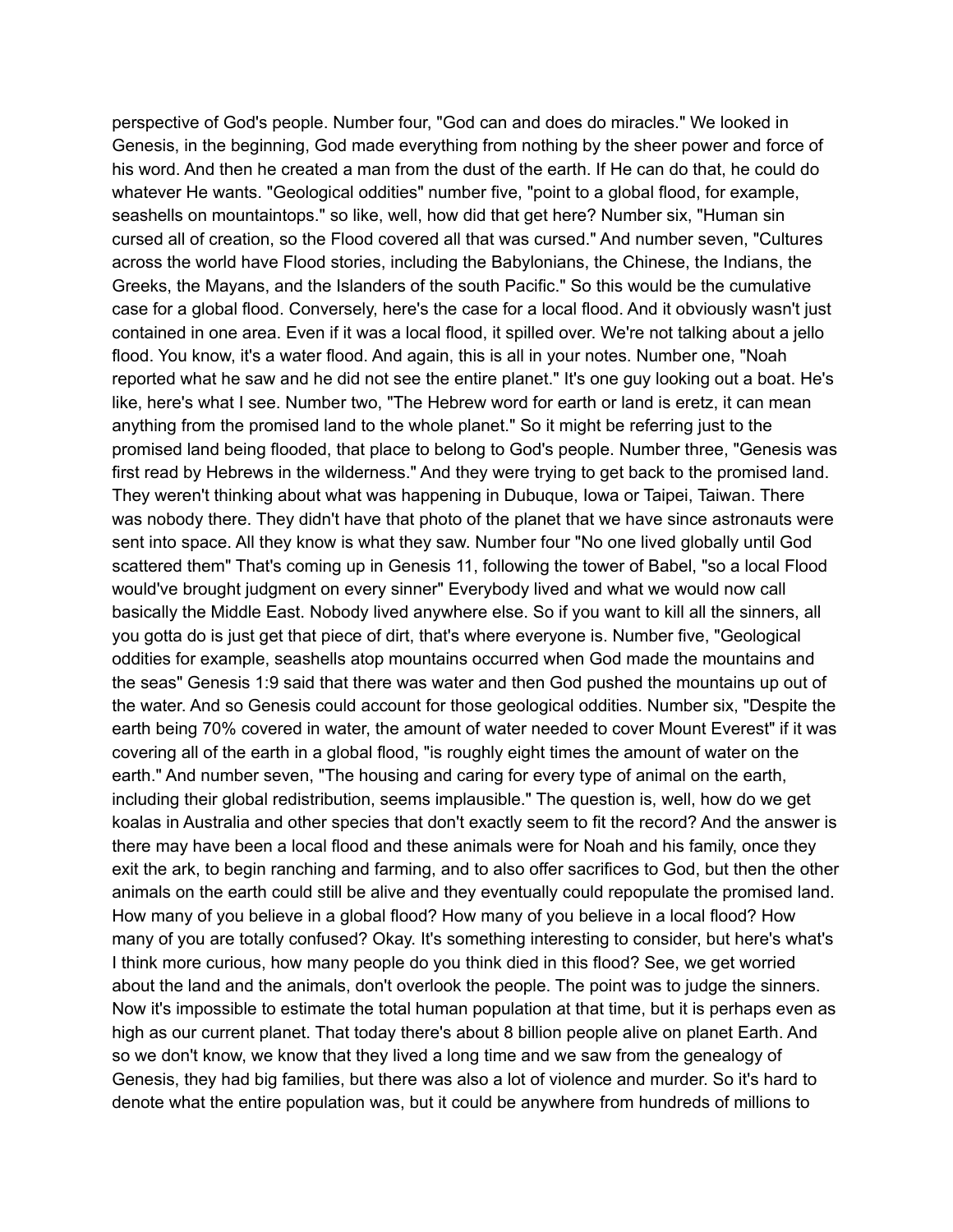billions. Just imagine this, in one day or a series of days, everyone in America dies. That's what happened. And perhaps everyone in India or China died. Except for one family. And so the key for us is not to get too distracted by the animals, the mountains, the big boat or the flood, but to determine, how do you get saved? 'Cause if everybody died, but one family lived, I wanna know about that one family. And I want that same thing for my family. And here's what we read, that Noah worships God. Genesis 8: 14-22, "In the second month on the 27th day of the month," again, great specificity and historicity, "the earth had dried out. Then God said to Noah, "Go out of the ark" Isn't it interesting Noah didn't leave the ark until God told him. See, the key is you've gotta wait for God's word and God's timing. I see this all the time. I've done this many times in my life. I know God's will, but I get ahead of God's timing. "God said to him, "Go out from the ark, you and your wife and your sons and your sons' wives with you." He was spared and his family was spared. At the end of the day, friends, I don't know what's gonna happen to everybody, but I want you and I to pay special attention to our spouse and our kids. "Bring out with you every living thing that is with you of all flesh, birds and animals, and every creeping thing that creeps on the earth, that they may swarm on the earth and be fruitful and multiply on the earth." "So Noah went out," he obeyed. Again, he never speaks, God speaks, he obeys, "and his sons and his wife and his sons' wives with him. Every beast, every creeping thing, and every bird, everything that moves on the earth, went out by families from the ark." This is incredible. This is one of the most significant moments in human history. "Then Noah built an altar to the Lord," What's he gonna do? He's gonna worship, he's gonna have church, "and he took some of every clean animal and some of every clean bird and offered burnt offerings on the altar." I'll explain that in a moment. "When the Lord smelled the pleasing aroma," it's using something called anthropomorphism. It's speaking of God in human language, John Calvin calls this, baby talk. It's how a parent talks to a little kid, trying to use language that they can comprehend. "When the Lord smelled the pleasing aroma, the Lord said in his heart, "I will never again curse the ground because of man, for the intention of man's heart is evil from his youth." We still are sinners, but God is going to continue to be patient. "Neither will I ever again strike down every living creature I've done. While the earth remains, seedtime and harvest, cold and heat summer and winter, day and night shall not cease." God's not going to interrupt or disrupt the seasons of life until the second coming of Jesus. So here's what's very interesting. The door opens. There's only eight people on planet Earth. And Noah is the leader of his family. It said previously that Enoch walked with God. It told us in addition that Noah walked with God and here Noah is what? Taking his first step, in this new season of his walk with God. And his wife and his sons and their wives are going to follow his leadership. He's like the new Adam. She's like the new Eve. Here's the new creation. The first step that Noah takes is crucial. Let me tell you this, your walk with God is the most important thing you have, more important than anything.

- [Congregation] Amen.

- And if you are a man, your wife and your kids for generations are probably gonna walk in your footsteps. So the steps that you take are significant for generations. Noah needs to get this first step right. He takes a step off the boat. And the first thing he does, he builds an altar and he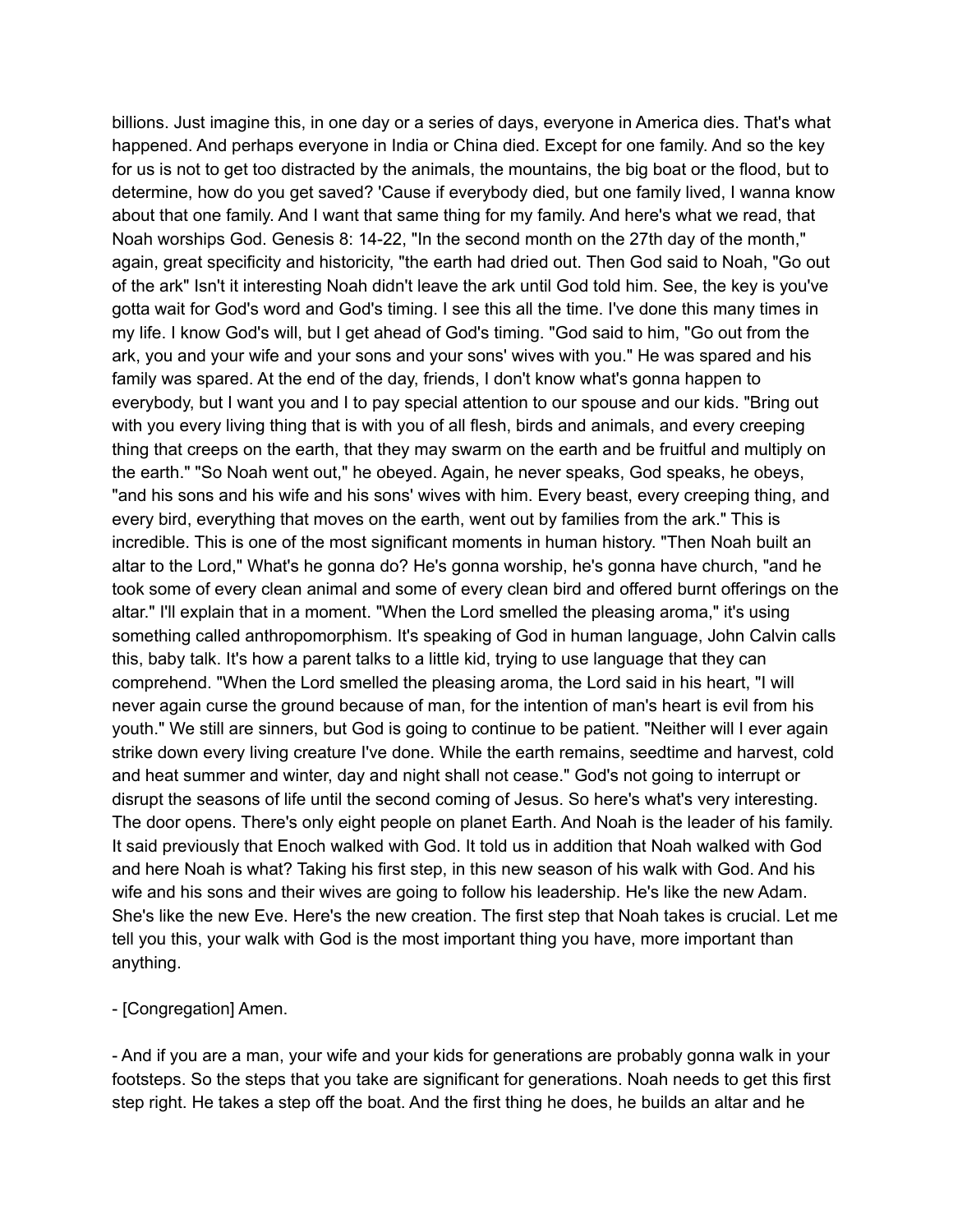worships God. Question, did God tell him to do this? No. No. This was out of Noah's heart. Previously, it said that the inclination of everyone's heart was only evil continually and all the time. So what God did, he gave grace or favor to Noah. He was saved by grace, as we are saved by grace. And then God does the incredible, he gives him a new heart. His old heart didn't want to worship and obey God. How many of you, that's your old heart? But I didn't wanna worship God, and I sure wasn't gonna obey God. And then God gave you grace and he saved you. He saved you from yourself. We are saved from Satan, sin, death, hell and the wrath of God. But we're also saved from ourselves. So God gives him a new heart. You know what his new heart wants to do, wants to obey God and worship God. This is where the non-Christian doesn't understand the Christian. The non-Christian is like, why would you wanna listen to God? Why would you wanna obey God? Why would you wanna worship God? The answer is, he gave me a new heart. That's what my new heart wants to do. And the reason that you don't understand that is you still got the old heart. And so until God takes out the old heart, what Ezekiel calls the heart of stone and puts in the new heart that's also called the heart of flesh, tender toward the Lord, you don't have new desires. You've only got old desires. This is why you are here. God's given you a new heart. I didn't wanna obey God, but I do now. And I didn't believe God's word, but I do now. And I didn't worship God, but I want to now. That just tells you that God has saved you and given you grace, as he did Noah. And this is the first human sacrifice of any animal in the history of the world. Now previously, when God clothed our first parents, Adam and Eve, he may have sacrificed an animal, we don't know. But here is the first time that a person is sacrificing an animal and it's given before the law. So it's not till sometime later that Moses writes the law and in places like Leviticus, it gives us the conditions for sinners to offer sacrifices. But here he has the law written on his heart. He has the Holy Spirit, so he knows what to do. The point is this: even if you don't know everything that the Bible says, if you have the Holy Spirit, he'll tell you what to do.

#### - [Congregation] Yes.

- And what happens here is a burnt offering later in the law, in the provision of Leviticus, it's the offering that was given by a sinner, who acknowledges that they are a sinner, and that the wage for sin is death, and that they should die. And Noah gets off the boat and hear me gentlemen with this, the most important thing your family can see is you worship God.

- [Congregation member] Yes, Amen.
- They need to see you worshiping God. And they need to see you and I, confessing our sin.
- [Congregation member] That's right.

- In offering a sacrifice, Noah is saying, "I'm a sinner. I'm sacrificing this animal as a symbol that I should have died with everyone else." Noah doesn't get off the boat and say, "I'm a great guy, you kids are lucky I'm your dad. Honey, you got, I'm just telling you right now. Your husband's pretty awesome." "You're welcome for the boat." He gets off the boat, there's no arrogance,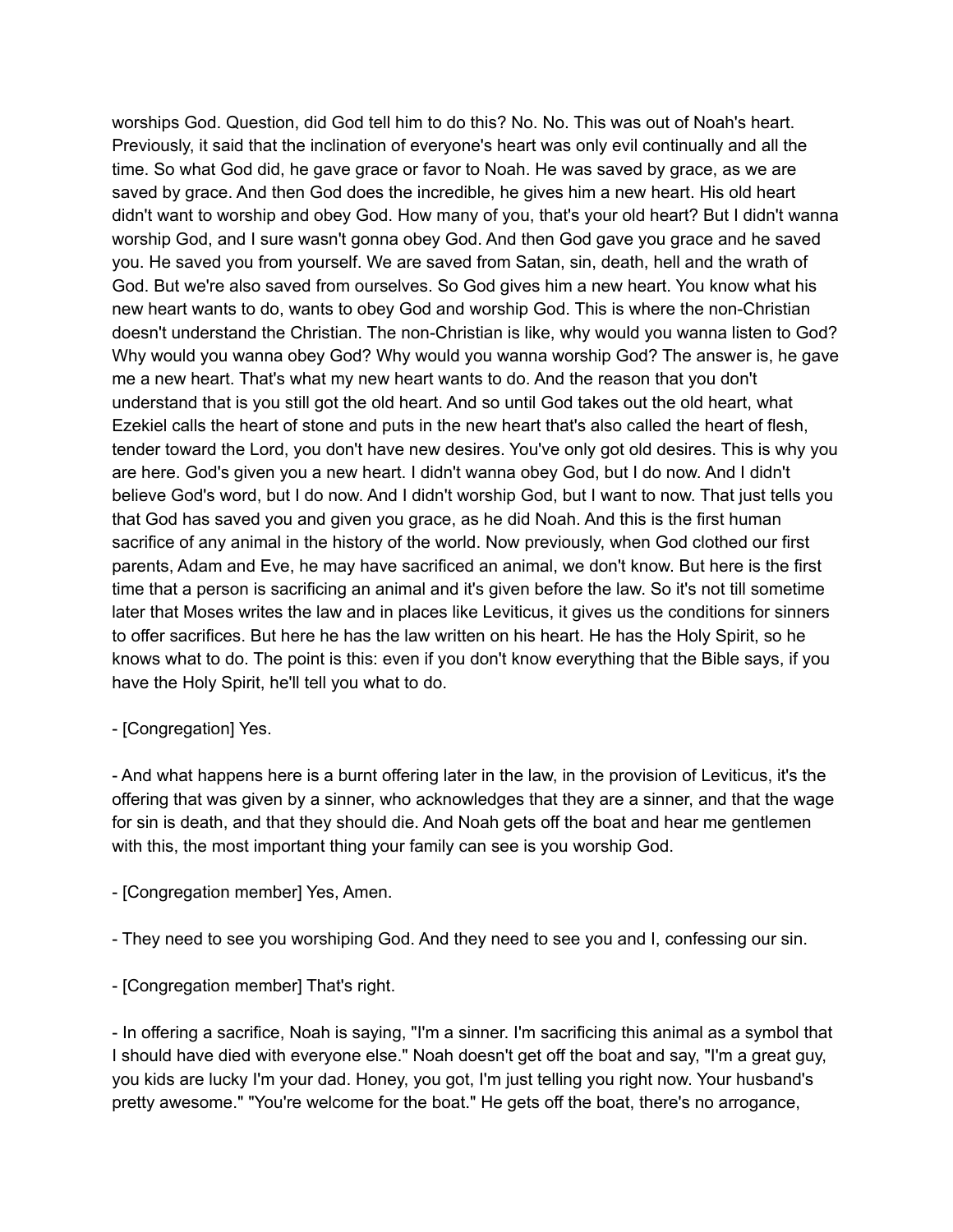there's no hubris. There's no claiming of any participation in this saving. He's stunned, he's shocked. This is a traumatic moment. "Everyone and everything is gone, except for me and my family. And we should have died, 'cause I'm no better than anyone else." But God gave me grace. And he saved me so I can worship him. And the only reason that I was spared is God saved me and spoke to me." And what happens then, let me say this too. There is a stupid teaching within Christianity and it's incredibly more popular among progressive Christianity, something called universalism. Everybody gets saved, everybody goes to heaven, everything's gonna be fine. This is a precursor to the end. Jesus says, "Narrow is the way and few find it." You pass through a narrow door and few choose it. Broad is the way to destruction and narrow is the way to salvation. This here is a warning to you and I. Everything's not going to be fine and everyone's not going to be okay. You need to receive grace from God. You need to hear from God, you need to obey God and walk with God and worship God. Otherwise there is no salvation. In addition, God here responds to Noah. It's pretty shocking. Noah offers a sacrifice and it says that it arises into the presence of the Lord and it is sweet, and he responds and speaks a blessing. Similarly, when you and I get together, we offer not just a sacrifice, but a sacrifice of praise and revelation. The book of conclusions, that sort of concludes Genesis, the book of beginnings. It says that when we pray and worship, that our offering, our sacrifice of praise, it goes into the presence of God. And it says that it is sweet in his presence. That in a moment when we sing together, the experience in the presence of God will be the same as it was in the days of Noah. That you and I get to send our praise into his presence, and he finds it pleasing. There are two things here that point to Jesus, an ark and a sacrifice. The ark is the means by which people are delivered and saved. For us, we are saved in Christ. Paul uses this language repeatedly in the New Testament. You're saved "in" Christ. They went "in" the ark. If you are "in" Christ, he's your ark. He's the one who saves you from judgment and death. In addition, there is a sacrifice and that is pointing to the fact that there needs to be substitution for the sinner. The wage for sin, consequence for sin is death. And ultimately Jesus comes as the sacrifice. When John the baptizer sees him, he says, "Behold, the lamb of God who takes away the sins of the world. When Jesus Christ dies on the cross, in our place, for our sins, as our substitute, He is the sacrifice for sinners. So when you see the ark, think of Jesus. When you see the sacrifice, think of Jesus. And they were ultimately saved to worship, and you and I are saved to worship. Now let me conclude with two prophecies because Genesis doesn't tell us just what happened, but what always happens. The Bible is not an old book, it's an eternal book. Because it is timeless, it is always timely. There are two prophecies in the New Testament that tell us how Noah relates to you and I, and the future of the human race. The first is from Peter, Jesus lead disciple. Second Peter 3: 3-7, and let me tell you this, this is the day in which we live. God waited patiently in the days of Noah for 1,656 years. And since the resurrection and ascension of Jesus, he's been waiting even longer than that, more patience. "...scoffers will come in the last days." The last days are the period of time between the ascension of Jesus and the second coming of Jesus. You and I are living in the last days. "...following their own sinful desires." Just like the days of Noah. "And they will say, "Where is the promise of his coming?" They're going to mock the patience of God. You're gonna see next week, God says, "I'm so patient, I'll put a rainbow in the sky to just show you how much I love you." And then we repurpose that to mock him. "They will say, "Where is the promise of his coming?" We've been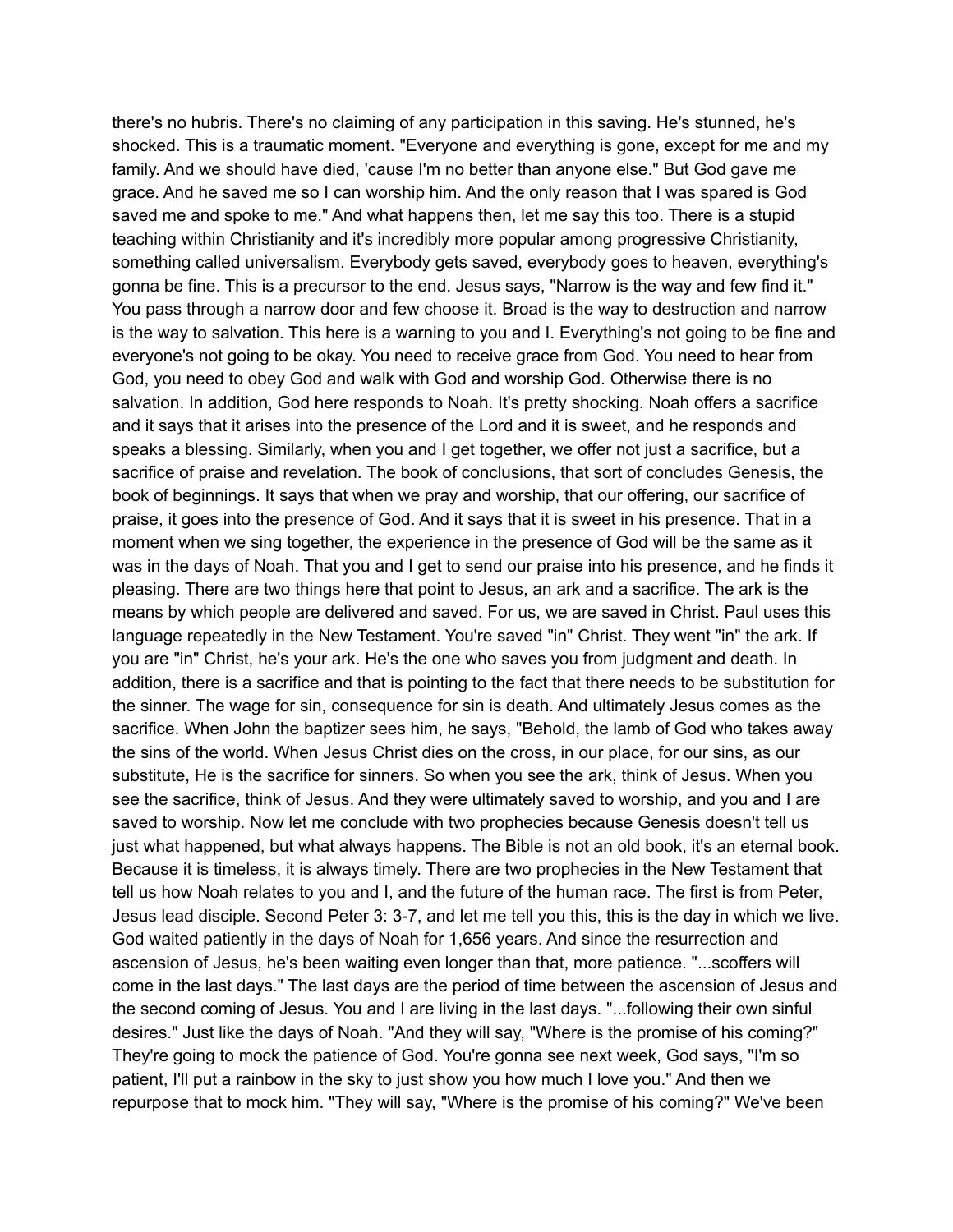waiting a very long time. This old myth is not coming true. "...all things are continuing as they were from the beginning of creation." Nothing's changed. "For they deliberately overlooked this fact, that the heavens existed long ago, and the earth was formed out of water" Genesis 1 and 2, "and through water by the word of God," we looked at the fact that God said, "And it was so." "and that by means of these the world that then existed was deluged with water and perished." Noah "By the same word, the heavens and the earth that now exist are stored up for fire." The first judgment was water. The second judgment is fire. God waited patiently to bring the judgment of water. He's been even more patient to bring the judgment of fire. Everyone just mocked God until they realized that God was telling the truth. Let God be true and every man a liar. And to this day, the scoffers and mockers continue, "being kept until the day of judgment" There is a day. There is a day coming, my friend, when God will close the door on human history.

## - [Congregation] Amen.

- It's a day of judgment, "and the destruction of the ungodly." My job like Noah's is to tell you the truth. Your job, like theirs, is to make the most important decision you will ever make. Are you going to believe God's word, repent of your sin, receive the Lord Jesus as your Savior and walk with God? Are you going to be a worshiper or a mocker? Are you gonna be a worshiper or a scoffer? Are you going to be one who laughs until God gets the last laugh? And then Jesus, we'll let Jesus have the closing word. Here's Jesus prophecy about Noah's flood. Matthew 24:37-39, "As it was in the days of

## - [Congregation] Noah

- Noah What's a mythical ancient story to scare people? That's not what Jesus says. "As it was in the days of Noah, so it will be at the coming of the Son of Man." Jesus is coming. He's coming to judge the living and the dead. He's coming to lift the curse. He's coming to bring the kingdom of God. "For in the days before the flood, people were what? Eating and drinking. Just doing whatever they wanted, Marrying, sleeping with their boyfriend or girlfriend, racking up debt, going to events, just like us. "...up to the day that Noah entered the ark, and they knew, nothing." You would've think, after a few years of pandemic, that we would believe that the earth is cursed. And after every day, waking up to see a body count that we would deal with our own mortality. And we don't. We know "nothing about what would happen until the flood came and took them away. That is how it will be at the coming of the Son of Man." What Jesus is talking about here is what the apostle Paul differentiates between the active and the passive wrath of God. When people think of the wrath of God, they only think of the active wrath of God. What precedes the active wrath of God is the passive wrath of God. God let everybody do whatever they wanted until he flooded the earth. He allowed passive wrath until he had active wrath. Today, God is allowing passive wrath until Jesus comes back, and then there is active wrath. If you're living independent of God, you're living in the wrath of God. If you're living ignorant of God, you're living in the wrath of God. If you're living disobedient to God, you're living in the wrath of God. And all you're doing every day is just storing up wrath for the day of judgment,